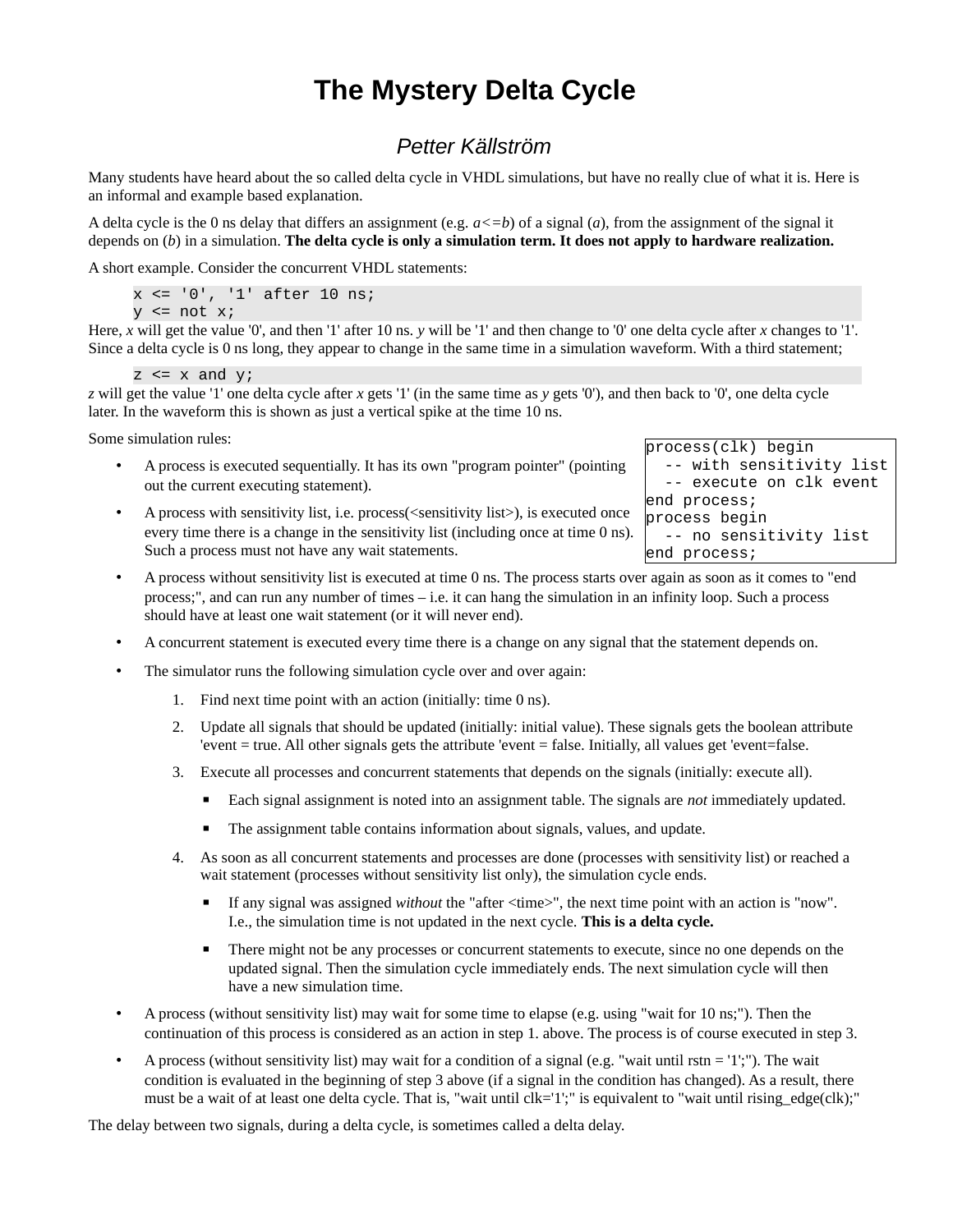# **A bigger example.**

Assume the VHDL code below (*clk* is initialized to '1'. rising\_edge(*x*) is equivalent to *x*'event AND *x*='1'):

```
rstn <= '0', '1' after 30 ns; -- (c1)
clk <= not clk after 10 ns; -- (c2)
z <= x xor y; -- (c3)
f <= z after 15 ns; -- (c4)
c2 <= clk; -- (c5)
p1 : process(clk, rstn) begin
     if rstn = '0' thenx \leq 0'; y \leq 0';
     elsif rising_edge(clk) then
           y \leq x;
           x \leq not \ y;cb \leq clk;
           c2b \leq c2;end if;
end process;
p2 : process begin
     wait until y = '0'; -- (w1)
     g \leq 0';
     wait until x = '1'; -- (w2)
     g \leq 1';
end process;
```
**Initial cycle:** Initially, the time is 0 ns, all signals are given the default values:

| time    | delta | rstn | clk | $\overline{\phantom{a}}$<br>$\boldsymbol{\lambda}$ | v | $\mathbf{a}$ | c2 | cb | c2b | pointer<br> D2 |
|---------|-------|------|-----|----------------------------------------------------|---|--------------|----|----|-----|----------------|
| ns<br>ν |       |      |     |                                                    |   |              |    |    | U   | p2)            |
|         |       |      |     |                                                    |   |              |    |    |     |                |

Execute all concurrent statements and processes (all 'event attributes are set to false):

| To execute: | ?∩ا | c3 | IC <sub>4</sub> | Ic <sub>5</sub> |  |
|-------------|-----|----|-----------------|-----------------|--|
|             |     |    |                 |                 |  |

After execution, the assignment table is given to the right. The initial cycle is done.

**Cycle 1**: Next action time is still time 0 ns (but delta 1). The bolded values are updated (and their 'event = true):

|                                                       | ∣time           |    |  | delta | rstn | clk | v |  | g    | c2          | cb                        |                    | c2b $ p2$ pointer |  |
|-------------------------------------------------------|-----------------|----|--|-------|------|-----|---|--|------|-------------|---------------------------|--------------------|-------------------|--|
|                                                       | 0 <sub>ns</sub> | +1 |  |       |      |     | U |  |      |             | $\mathsf{I} \mathsf{w}$ 1 |                    |                   |  |
|                                                       |                 |    |  |       |      |     |   |  |      | To execute: |                           | ID                 |                   |  |
| No change is made to z, so it's 'event is kept false. |                 |    |  |       |      |     |   |  | Why? |             |                           | <b>Irstn'event</b> |                   |  |

**Cycle 2:** Still time 0 ns. Note how it is the updated signals that triggers the next execution.

| <b>ltime</b>    | delta | rstn | clk | z | $\checkmark$<br>^ | v | g           | c2 | cb               |  |     | c2b $ p2$ pointer |
|-----------------|-------|------|-----|---|-------------------|---|-------------|----|------------------|--|-----|-------------------|
| 0 <sub>ns</sub> | +2    |      |     |   |                   |   |             |    |                  |  | lw1 |                   |
|                 |       |      |     |   |                   |   | To execute: |    | lc3              |  |     | b2                |
|                 |       |      |     |   |                   |   | Why?        |    | x'event, y'event |  |     | y'event, y=0      |

**Cycle 3:**

| time            | delta | rstn | clk | 7 | $\check{}$<br>$\hat{\phantom{a}}$ | v | g | c2 | cb   |             |    | c2b $ p2$ pointer |
|-----------------|-------|------|-----|---|-----------------------------------|---|---|----|------|-------------|----|-------------------|
| 0 <sub>ns</sub> | +3    |      |     |   |                                   |   | 0 |    | U    |             | w2 |                   |
|                 |       |      |     |   |                                   |   |   |    |      | To execute: |    | lc4               |
|                 |       |      |     |   |                                   |   |   |    | Why? |             |    | z'event           |

**Cycle 4:** Nothing more to do at 0 ns. Jump to a new time.

| time             | delta | rstn | clk | v<br>$\ddot{\phantom{0}}$ |             | g | c2  | cb        | c2b       | $p2$ pointer                       |           |
|------------------|-------|------|-----|---------------------------|-------------|---|-----|-----------|-----------|------------------------------------|-----------|
| 10 <sub>ns</sub> | $+0$  |      |     |                           |             |   |     |           |           | $\mathsf{I} \mathsf{w} \mathsf{Z}$ |           |
|                  |       |      |     |                           | To execute: |   | 'c2 |           |           |                                    | D.        |
|                  |       |      |     |                           | Why?        |   |     | clk'event | clk'event |                                    | clk'event |

| signal time |                              | value l |
|-------------|------------------------------|---------|
| rstn        | 0 ns                         | 0       |
| z           | 0 ns                         | U       |
| c2          | 0 <sub>ns</sub>              |         |
| clk         | $10 \text{ ns}$ <sup>0</sup> |         |
| f           | 15 ns∣U                      |         |
| rstn        | 30 ns 1                      |         |
|             |                              |         |

| signal time |              | value |
|-------------|--------------|-------|
| X           | 0 ns         | 0     |
| у           | 0 ns         | 0     |
| clk         | $10$ ns $ 0$ |       |
| f           | 15 ns U      |       |
| rstn        | 30 ns 1      |       |
|             |              |       |

|      | signal time value |   |
|------|-------------------|---|
| z    | 0 ns              | 0 |
| g    | 0 ns              | 0 |
| clk  | 10 ns $ 0$        |   |
|      | 15 ns $ U $       |   |
| rstn | 30 ns l1          |   |

| signal time value |                |  |
|-------------------|----------------|--|
| lclk              | $10$ ns $ 0$   |  |
|                   | 15 ns <b>0</b> |  |
| rstn              | l30 ns∣1       |  |

| signal | time                         | value |
|--------|------------------------------|-------|
| c2     | 10ns                         | 0     |
| x      | 10ns                         | 0     |
| у      | 10ns                         | 0     |
| f      | $15 \text{ ns}$ <sub>0</sub> |       |
| clk    | 20ns                         |       |
| rstn   | $30$ ns                      |       |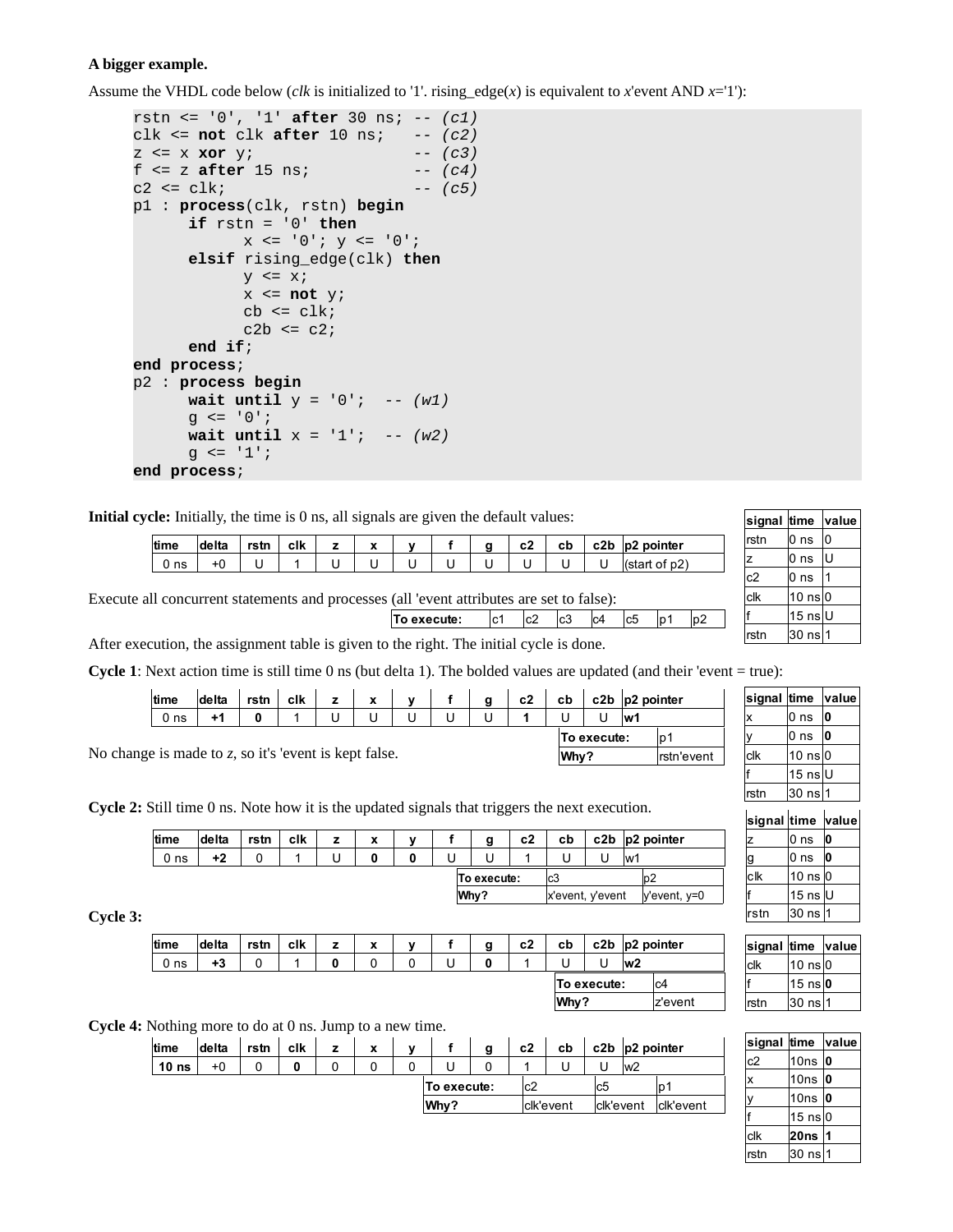**Cycle 5:** Here, x and y should be assigned 0, but they are already 0, so nothing happens.

| time                                                  | delta | rstn | clk | $\checkmark$ |  | a | c2 | cb | c2b | $ p2$ pointer  | sic         |
|-------------------------------------------------------|-------|------|-----|--------------|--|---|----|----|-----|----------------|-------------|
| 10 <sub>ns</sub>                                      |       |      |     |              |  |   |    |    |     | $\mathsf{lw2}$ |             |
|                                                       |       |      |     |              |  |   |    |    |     | To execute:    | clk         |
| g to execute this time (c2 does not trigger anything) |       |      |     |              |  |   |    |    |     | Why?           | <b>rsti</b> |

Nothing to execute this time (c2 does not trigger anything)....

#### **Cycle 6:**

| time                            | <b>delta</b> | rstn | clk | 7 | v<br>́ | v | g | c2 | cb | c2b | $ p2$ pointer  | signal time |         | value |
|---------------------------------|--------------|------|-----|---|--------|---|---|----|----|-----|----------------|-------------|---------|-------|
| 15 <sub>ns</sub>                | $+0$         |      |     |   | O      |   |   |    |    |     | w <sub>2</sub> | ∣clk        | 20 ns   |       |
|                                 |              |      |     |   |        |   |   |    |    |     | To execute:    | ∣rstn       | $30$ ns |       |
| is time (nothing depends on f). |              |      |     |   |        |   |   |    |    |     | Why?           |             |         |       |

...nor this time (nothing depends on f).

**Cycle 7:**

| time             | delta | rstn | clk | x | $\cdot$ |             | α | c2  | cb        |           | c2b $ p2$ pointer |           |
|------------------|-------|------|-----|---|---------|-------------|---|-----|-----------|-----------|-------------------|-----------|
| 20 <sub>ns</sub> | +0    |      |     |   |         |             |   |     |           |           | lw <sub>2</sub>   |           |
|                  |       |      |     |   |         | To execute: |   | lc2 |           | lcb       |                   | ۱p        |
|                  |       |      |     |   |         | Why?        |   |     | clk'event | clk'event |                   | clk'event |

## **Cycle 8:**

| time  | delta | rstn | clk | 7 | x | $\mathbf{v}$ | g | c2 | cb | c2b $ p2$ pointer |
|-------|-------|------|-----|---|---|--------------|---|----|----|-------------------|
| 20 ns | +1    | ີ    |     |   |   | u            |   |    |    | $\mathsf{lw2}$    |
|       |       |      |     |   |   |              |   |    |    | To execute:       |
|       |       |      |     |   |   |              |   |    |    | Why?              |

**Cycle 9:** Time to release the reset.

| time             | delta | rstn | clk | $\overline{\phantom{a}}$<br>^ | $\mathbf{v}$ |     | g         | c2        | cb |    | c2b $ p2$ pointer     |      | signal time | ∣valı |
|------------------|-------|------|-----|-------------------------------|--------------|-----|-----------|-----------|----|----|-----------------------|------|-------------|-------|
| 30 <sub>ns</sub> | $+0$  |      |     |                               | 0            |     |           |           |    |    | $\mathsf{lw2}$        | ∣c2  | $30ns$ $0$  |       |
|                  |       |      |     | To execute:                   |              | lc2 |           | lc5       |    | ۱p |                       | lclk | 40ns        |       |
|                  |       |      |     | Why?                          |              |     | clk'event | clk'event |    |    | clk'event, rstn'event |      |             |       |

# **Cycle 10:**

| time     | delta | rstn | clk | $\overline{\phantom{a}}$<br>^ | $\mathbf{v}$ | α<br>÷ | c2 | cb | c <sub>2</sub> b | $ p2$ pointer |  |
|----------|-------|------|-----|-------------------------------|--------------|--------|----|----|------------------|---------------|--|
| 30<br>ns | 41    |      |     |                               |              |        |    |    | ີ                | <b>WZ</b>     |  |
|          |       |      |     |                               |              |        |    |    |                  | To execute:   |  |

# **Cycle 11:** First rising\_edge(clk) after released reset.

| time  | delta | rstn | clk | 7 | x |      |             | g | c2        | cb |           | c2b $ p2$ pointer |
|-------|-------|------|-----|---|---|------|-------------|---|-----------|----|-----------|-------------------|
| 40 ns | $+0$  |      |     |   |   |      |             |   |           |    |           | $\mathsf{Iw2}$    |
|       |       |      |     |   |   |      | To execute: |   | lc2       |    | lc5       | ۱D٬               |
|       |       |      |     |   |   | Why? |             |   | clk'event |    | clk'event | clk'event         |

## **Cycle 12:**

| time  | delta | rstn | clk | x | $\mathbf{v}$ | g    | c2          | cb |         |    | c2b $ p2$ pointer |
|-------|-------|------|-----|---|--------------|------|-------------|----|---------|----|-------------------|
| 40 ns | 41    |      |     |   |              |      |             |    |         | w2 |                   |
|       |       |      |     |   |              |      | To execute: |    | 'c3     |    | lD2               |
|       |       |      |     |   |              | Why? |             |    | x'event |    | $x$ 'event, $x=1$ |

## **Cycle 13:**

| <b>time</b> | delta | rstn | clk | $\overline{\phantom{a}}$ | X |  | g | c2 | cb   |             | c2b $ p2$ pointer |         |
|-------------|-------|------|-----|--------------------------|---|--|---|----|------|-------------|-------------------|---------|
| 40 ns       | +2    |      |     |                          |   |  |   |    |      |             | ۱w                |         |
|             |       |      |     |                          |   |  |   |    |      | To execute: |                   | lC4     |
|             |       |      |     |                          |   |  |   |    | Why? |             |                   | z'event |

| signal time value |          |  |
|-------------------|----------|--|
| clk               | 50ns   0 |  |
|                   | 55ns 1   |  |

#### And so on

In the ModelSim waveform, you can see the delta delays, if you select:

- Wave -> Expanded Time -> Deltas Mode
- Wave -> Expanded Time -> Expand All

In (assertion) reports, in the transcript window, the time and iteration identifies in which cycle the report where performed.

| signal time value |         |  |
|-------------------|---------|--|
|                   | 15 ns 0 |  |
| lclk              | 20ns 1  |  |
| rstn              | 30 ns 1 |  |

**signal time value** c2 20ns **1** x 20ns **0** y 20ns **0 30ns 0**  $\overline{\phantom{a}}$ 

| Irstn       | l30 ns∣1 |              |
|-------------|----------|--------------|
|             |          |              |
| signal time |          | <b>value</b> |
| clk         | 30ns   0 |              |
| rstn        | 30 ns 1  |              |

clk

| signal time value |            |  |
|-------------------|------------|--|
| c2                | $30ns$   0 |  |
| clk               | 40ns 1     |  |

| $30ns$  0 |  |
|-----------|--|
| 40ns   1  |  |
|           |  |

| signal time value |         |  |
|-------------------|---------|--|
| clk               | 40ns  1 |  |
|                   |         |  |

**Why?**

| signal time  |      | value |
|--------------|------|-------|
| c2           | 40ns | 1     |
| y            | 40ns | 0     |
| $\mathsf{x}$ | 40ns | 1     |
| cb           | 40ns |       |
| c2b          | 40ns | 0     |
| clk          | 50ns | O     |
|              |      |       |
|              |      |       |

| signal time value |         |  |
|-------------------|---------|--|
| z                 | ∣40ns I |  |
| g                 | 40ns    |  |
| clk               | 50ns 0  |  |